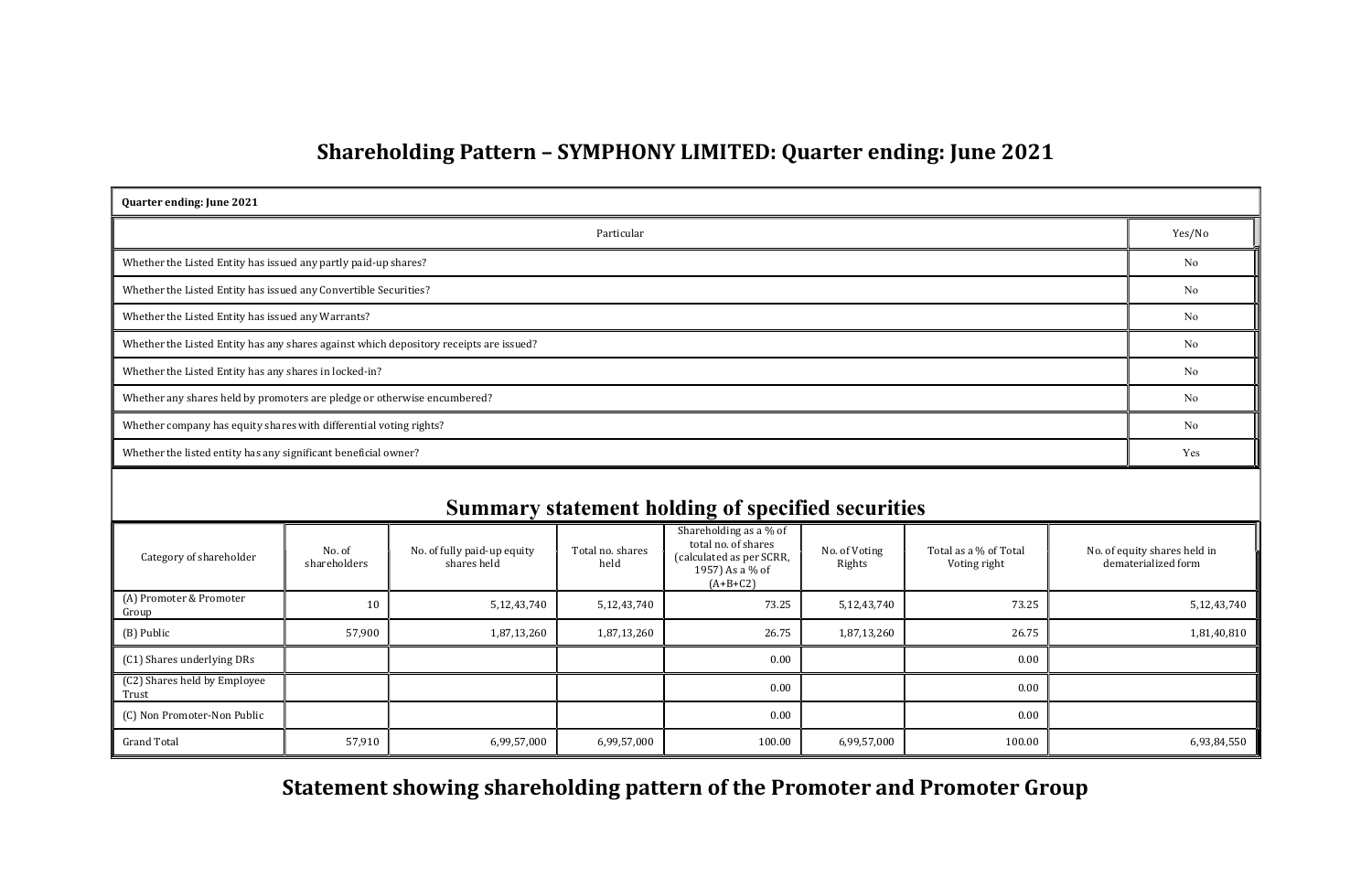| Category of shareholder                                                                | Nos. of<br>shareholders | No. of fully paid up equity<br>shares held | Total nos. shares<br>held | Shareholding as a % of total no. of shares (calculated as<br>per SCRR, 1957)As a % of (A+B+C2) | Number of equity shares held in<br>dematerialized form |
|----------------------------------------------------------------------------------------|-------------------------|--------------------------------------------|---------------------------|------------------------------------------------------------------------------------------------|--------------------------------------------------------|
| A1) Indian                                                                             |                         |                                            |                           | 0.00                                                                                           |                                                        |
| Individuals/Hindu undivided Family                                                     | $\overline{4}$          | 3,87,55,540                                | 3,87,55,540               | 55.40                                                                                          | 3,87,55,540                                            |
| <b>ACHAL ANIL BAKERI</b>                                                               |                         | 2,92,61,600                                | 2,92,61,600               | 41.83                                                                                          | 2,92,61,600                                            |
| RUPA ACHAL BAKERI                                                                      |                         | 70,92,940                                  | 70,92,940                 | 10.14                                                                                          | 70,92,940                                              |
| JONAKI ACHAL BAKERI JT. ACHAL ANIL BAKERI                                              | - 1                     | 1,000                                      | 1,000                     | 0.00                                                                                           | 1,000                                                  |
| ACHAL ANIL BAKERI - HUF (ACHAL ANIL BAKERI KARTA)                                      |                         | 24,00,000                                  | 24,00,000                 | 3.43                                                                                           | 24,00,000                                              |
| Any Other (specify)                                                                    | 5                       | 1,24,87,200                                | 1,24,87,200               | 17.85                                                                                          | 1,24,87,200                                            |
| ACHAL BAKERI FAMILY TRUST (TRUSTEE - ACHAL BAKERI<br>JT. RUPA BAKERI)                  | $\mathbf{1}$            | 1,000                                      | 1,000                     | 0.00                                                                                           | 1,000                                                  |
| JONAKI BAKERI FAMILY TRUST (TRUSTEE ACHAL BAKERI JT.<br>RUPA BAKERI JT. JONAKI BAKERI) | $\mathbf 1$             | 1,000                                      | 1,000                     | 0.00                                                                                           | 1,000                                                  |
| HIRVA BAKERI FAMILY TRUST (TRUSTEE - ACHAL BAKERI JT.<br>RUPA BAKERI JT. HIRVA BAKERI) |                         | 1,000                                      | 1,000                     | 0.00                                                                                           | 1,000                                                  |
| RUPA BAKERI FAMILY TRUST (TRUSTEE - ACHAL BAKERI JT.<br><b>RUPA BAKERI)</b>            |                         | 1,000                                      | 1,000                     | 0.00                                                                                           | 1,000                                                  |
| SANSKRUT TRADECOM PRIVATE LIMITED                                                      |                         | 1,24,83,200                                | 1,24,83,200               | 17.84                                                                                          | 1,24,83,200                                            |
| <b>Sub Total A1</b>                                                                    | 9                       | 5,12,42,740                                | 5,12,42,740               | 73.25                                                                                          | 5,12,42,740                                            |
| A2) Foreign                                                                            |                         |                                            |                           | 0.00                                                                                           |                                                        |
| <b>Individuals (NonResident Individuals/Foreign)</b><br>Individuals)                   |                         | 1,000                                      | 1,000                     | 0.00                                                                                           | 1,000                                                  |
| HIRVA ACHAL BAKERI                                                                     |                         | 1,000                                      | 1,000                     | 0.00                                                                                           | 1,000                                                  |
| Sub Total A2                                                                           |                         | 1,000                                      | 1,000                     | 0.00                                                                                           | 1,000                                                  |
| $A = A1 + A2$                                                                          | 10                      | 5,12,43,740                                | 5,12,43,740               | 73.25                                                                                          | 5,12,43,740                                            |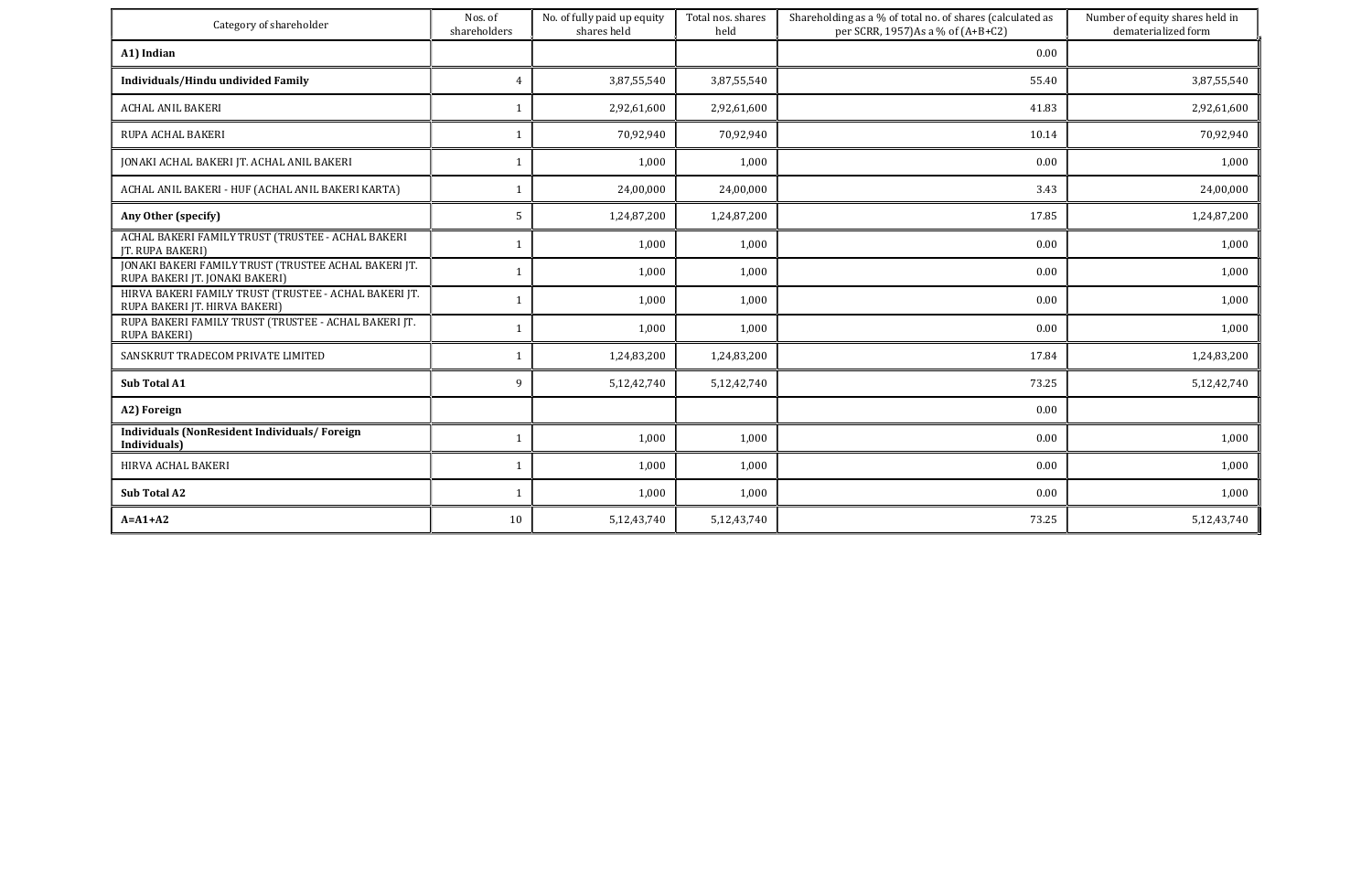| Statement showing shareholding pattern of the Public shareholder                        |                       |                                            |                          |                                                                   |                         |                                                 |                                                                        |  |  |
|-----------------------------------------------------------------------------------------|-----------------------|--------------------------------------------|--------------------------|-------------------------------------------------------------------|-------------------------|-------------------------------------------------|------------------------------------------------------------------------|--|--|
| Category & Name of the Shareholders                                                     | No. of<br>shareholder | No. of fully paid up<br>equity shares held | Total no.<br>shares held | Shareholding % calculated as per<br>SCRR, 1957 As a % of (A+B+C2) | No. of Voting<br>Rights | Total as a % of<br><b>Total Voting</b><br>right | No. of equity shares held in<br>dematerialized form(Not<br>Applicable) |  |  |
| <b>B1)</b> Institutions                                                                 | $\boldsymbol{0}$      | 0                                          |                          | 0.00                                                              |                         | 0.00                                            |                                                                        |  |  |
| <b>Mutual Funds/</b>                                                                    | 20                    | 6308588                                    | 63,08,588                | 9.02                                                              | 63,08,588               | 9.02                                            | 63,08,588                                                              |  |  |
| AXIS MUTUAL FUND TRUSTEE LIMITED A/C AXIS<br>MUTUAL FUND A/C AXIS LONG TERM EQUITY FUND |                       | 2833257                                    | 28,33,257                | 4.05                                                              | 28,33,257               | 4.05                                            | 28,33,257                                                              |  |  |
| DSP MIDCAP FUND                                                                         | -1                    | 819330                                     | 8,19,330                 | 1.17                                                              | 8,19,330                | 1.17                                            | 8,19,330                                                               |  |  |
| HDFC TRUSTEE COMPANY LTD - A/C HDFC MID -<br><b>CAPOPPORTUNITIES FUND</b>               | $\mathbf{1}$          | 1714159                                    | 17,14,159                | 2.45                                                              | 17, 14, 159             | 2.45                                            | 17,14,159                                                              |  |  |
| <b>Alternate Investment Funds</b>                                                       |                       | 236190                                     | 2,36,190                 | 0.34                                                              | 2,36,190                | 0.34                                            | 2,36,190                                                               |  |  |
| <b>Foreign Portfolio Investors</b>                                                      | 74                    | 2930456                                    | 29,30,456                | 4.19                                                              | 29,30,456               | 4.19                                            | 29,30,456                                                              |  |  |
| <b>Financial Institutions/Banks</b>                                                     |                       | 10                                         | 10                       | 0.00                                                              | 10                      | 0.00                                            | 10                                                                     |  |  |
| <b>Insurance Companies</b>                                                              | $\overline{2}$        | 198671                                     | 1,98,671                 | 0.28                                                              | 1,98,671                | 0.28                                            | 1,98,671                                                               |  |  |
| Sub Total B1                                                                            | 98                    | 9673915                                    | 96,73,915                | 13.83                                                             | 96,73,915               | 13.83                                           | 96,73,915                                                              |  |  |
| B2) Central Government/ State Government(s)/<br><b>President of India</b>               | $\bf{0}$              | $\bf{0}$                                   |                          | 0.00                                                              |                         | 0.00                                            |                                                                        |  |  |
| <b>B3) Non-Institutions</b>                                                             | $\bf{0}$              | $\theta$                                   |                          | 0.00                                                              |                         | 0.00                                            |                                                                        |  |  |
| Individual share capital upto Rs. 2 Lacs                                                | 55291                 | 4674908                                    | 46,74,908                | 6.68                                                              | 46,74,908               | 6.68                                            | 42,00,958                                                              |  |  |
| Individual share capital in excess of Rs. 2 Lacs                                        | -1                    | 1204000                                    | 12,04,000                | 1.72                                                              | 12,04,000               | 1.72                                            | 12,04,000                                                              |  |  |
| Pavan Bakeri                                                                            |                       | 1204000                                    | 12,04,000                | 1.72                                                              | 12,04,000               | 1.72                                            | 12,04,000                                                              |  |  |
| Any Other (specify)                                                                     | 2510                  | 3160437                                    | 31,60,437                | 4.52                                                              | 31,60,437               | 4.52                                            | 30,61,937                                                              |  |  |
| <b>Bodies Corporate</b>                                                                 | 312                   | 1037215                                    | 10,37,215                | 1.48                                                              | 10,37,215               | 1.48                                            | 10,36,215                                                              |  |  |
| ROWENTA NETWORKS PRIVATE LIMITED                                                        | -1                    | 838847                                     | 8,38,847                 | 1.20                                                              | 8,38,847                | 1.20                                            | 8,38,847                                                               |  |  |
| <b>Clearing Members</b>                                                                 | 109                   | 63522                                      | 63,522                   | 0.09                                                              | 63,522                  | 0.09                                            | 63,522                                                                 |  |  |
| Director or Director's Relatives                                                        | $\overline{7}$        | 1174552                                    | 11,74,552                | 1.68                                                              | 11,74,552               | 1.68                                            | 11,74,552                                                              |  |  |
| HUF                                                                                     | 835                   | 123687                                     | 1,23,687                 | 0.18                                                              | 1,23,687                | 0.18                                            | 1,23,687                                                               |  |  |
| <b>IEPF</b>                                                                             | $\mathbf{1}$          | 402000                                     | 4,02,000                 | 0.57                                                              | 4,02,000                | 0.57                                            | 4,02,000                                                               |  |  |
| Non-Resident Indian (NRI)                                                               | 1242                  | 288416                                     | 2,88,416                 | 0.41                                                              | 2,88,416                | 0.41                                            | 1,90,916                                                               |  |  |
| Trusts                                                                                  | $\mathbf{3}$          | 3045                                       | 3,045                    | 0.00                                                              | 3,045                   | $0.00\,$                                        | 3,045                                                                  |  |  |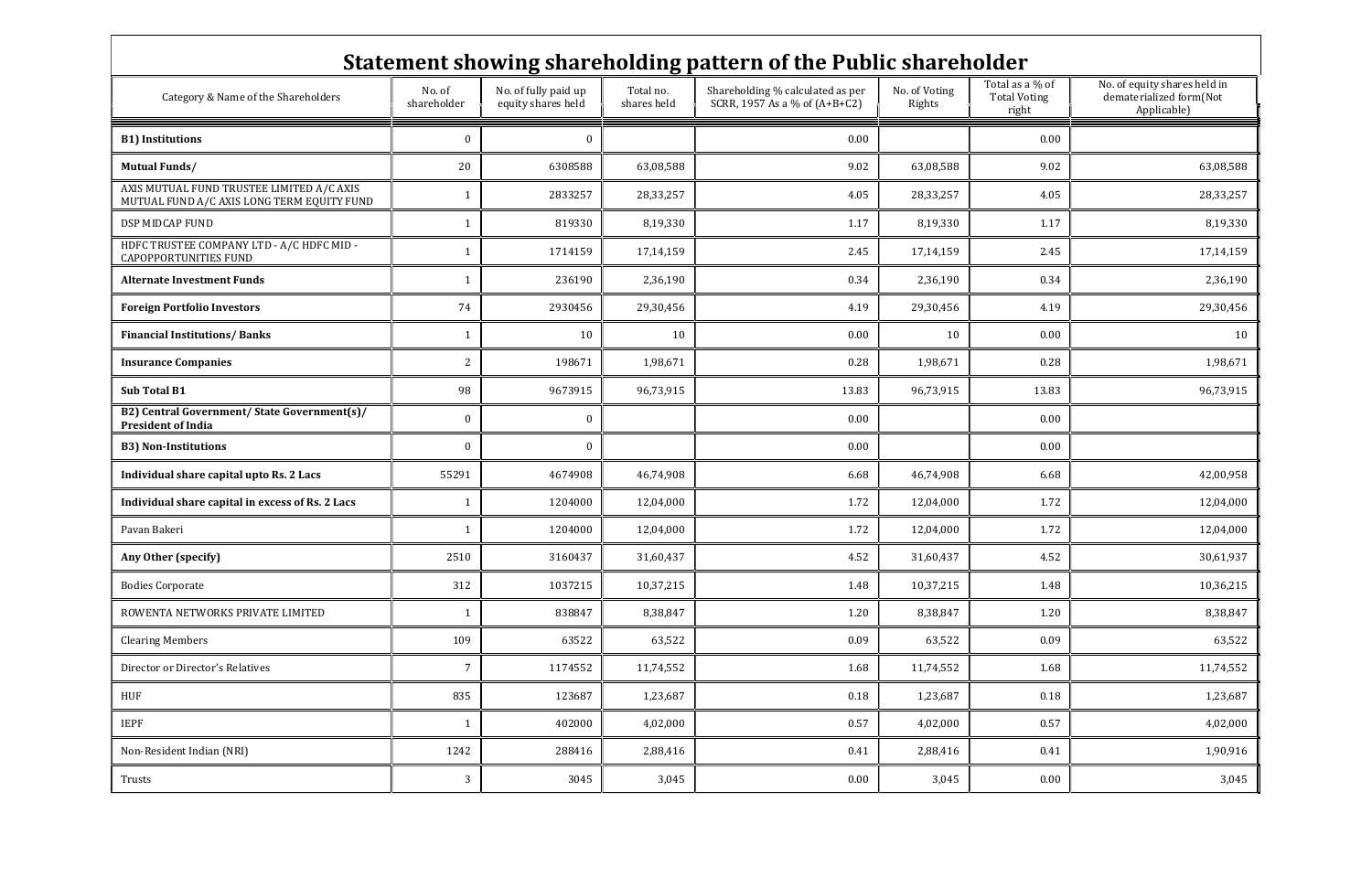| Unclaimed or Suspense or Escrow Account                                                                                                                                                                                                                                                                                                                |       | 68000   | 68,000    | 0.10  | 68,000    | 0.10  | 68,000    |  |  |  |
|--------------------------------------------------------------------------------------------------------------------------------------------------------------------------------------------------------------------------------------------------------------------------------------------------------------------------------------------------------|-------|---------|-----------|-------|-----------|-------|-----------|--|--|--|
| Sub Total B3                                                                                                                                                                                                                                                                                                                                           | 57802 | 9039345 | 90,39,345 | 12.92 | 90,39,345 | 12.92 | 84,66,895 |  |  |  |
| 26.75<br>26.75<br>$B=B1+B2+B3$<br>57900<br>18713260<br>1,87,13,260<br>1,87,13,260<br>1,81,40,810                                                                                                                                                                                                                                                       |       |         |           |       |           |       |           |  |  |  |
| Details of the shareholders acting as persons in Concert including their Shareholding (No. and %):                                                                                                                                                                                                                                                     |       |         |           |       |           |       |           |  |  |  |
| Details of Shares which remain unclaimed may be given here along with details such as number of shareholders, outstanding shares held in demat/unclaimed suspense account, voting rights which are frozen etc.                                                                                                                                         |       |         |           |       |           |       |           |  |  |  |
| <b>Note</b><br>(1) PAN would not be displayed on website of Stock Exchange(s).<br>(2) The above format needs to disclose name of all holders holding more than 1% of total number of shares<br>(3) W.r.t. the information pertaining to Depository Receipts, the same may be disclosed in the respective columns to the extent information available,. |       |         |           |       |           |       |           |  |  |  |

# Statement showing shareholding pattern of the Non Promoter- Non Public shareholder

| Category & Name of the<br>Shareholders(I) | No. of<br>shareholder(III) | No. of fully paid up equity<br>shares held(IV) | Total no. shares held (VII $=$<br>$IV+V+VI$ | Shareholding % calculated as per SCRR, 1957 As a<br>% of $(A+B+C2)$ (VIII) |  |
|-------------------------------------------|----------------------------|------------------------------------------------|---------------------------------------------|----------------------------------------------------------------------------|--|
| <b>C1) Custodian/DR Holder</b>            |                            |                                                |                                             | 0.00                                                                       |  |
| <b>C2) Employee Benefit Trust</b>         |                            |                                                |                                             | 0.00                                                                       |  |

Note: Director and Directors relatives total holding is 11,74,552 (1.68%) equity shares. (A) Mr. Nrupesh Shah, Executive Director is holding total 11,74,052 equity shares (1.68%). The breakup is as under: i. 4,25,480 equity shares in aggregate held by himself, spouse and his HUF. ii. 2,95,761 equity shares held by Family Trust in which he and his family members are beneficiaries. iii. 4,52,811 equity shares held by two bodies corporate in which Mr. Nrupesh Shah is substantially interested as partner. (B) Mr. Santosh Kumar Nema, Independent Director is holding 500 shares. Both the directors are not a promoter director and hence their holdings are classified under 'Director and Directors Relatives.

Number of equity shares held in dematerialized form(XIV)(Not Applicable)

Note

(1) PAN would not be displayed on website of Stock Exchange(s).

(2) The above format needs to disclose name of all holders holding more than 1% of total number of shares

(3) W.r.t. the information pertaining to Depository Receipts, the same may be disclosed in the respective columns to the extent information available,.

### Details of disclosure made by the Trading Members holding 1% or more of the Total No. of shares of the company.

| Sl. No. | Name of the Trading Member | Name of the Beneficial Owner | No. of shares held | % of total no. of shares | Date of reporting by the Trading Member |
|---------|----------------------------|------------------------------|--------------------|--------------------------|-----------------------------------------|
|         | <b>NIL</b>                 | NIL                          | NIL                | $\rm NIL$                | <b>NIL</b>                              |
|         |                            |                              |                    |                          |                                         |